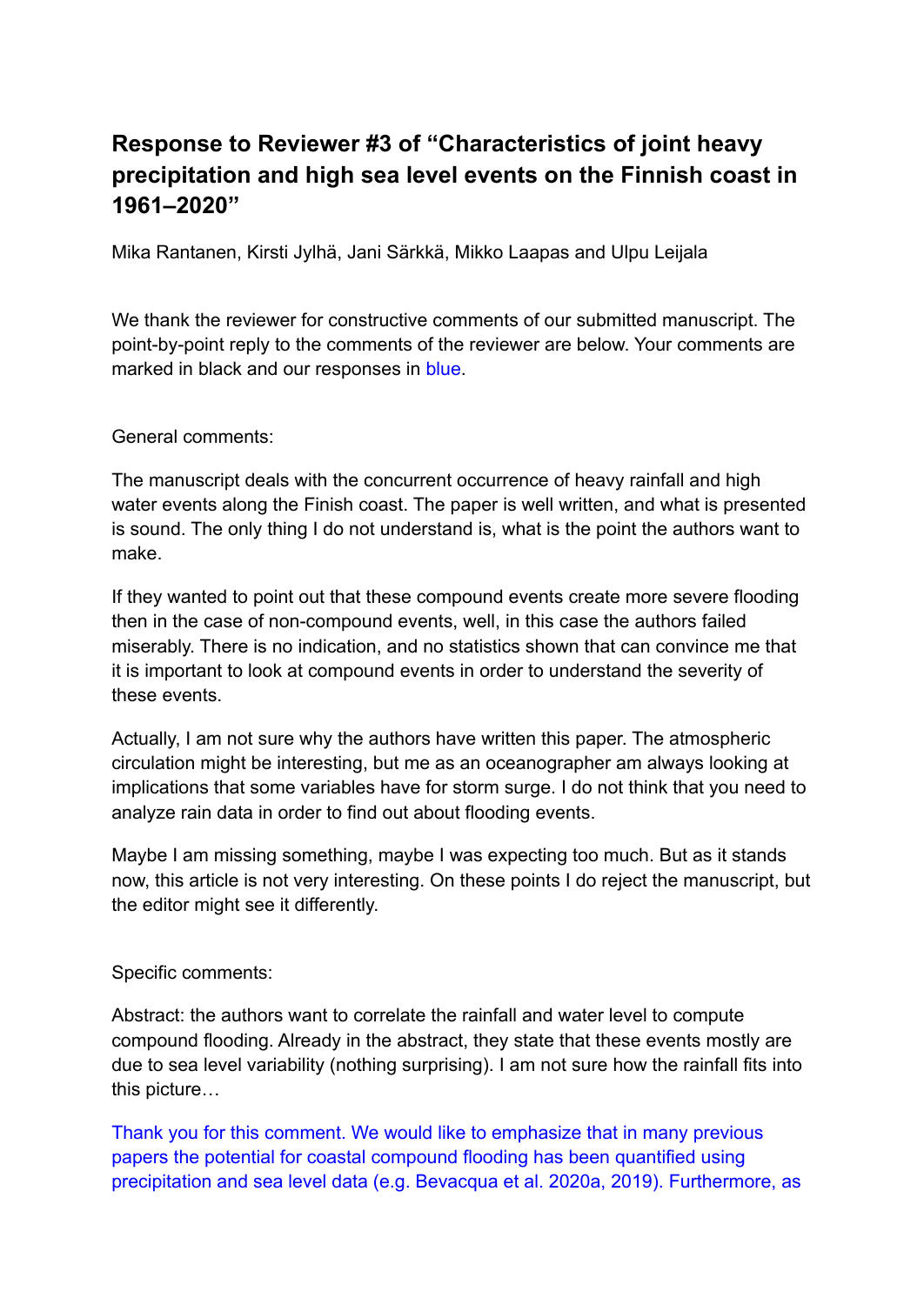stated in Bevacqua et al. (2020b), for small- or medium-sized rivers precipitation can be used as a proxy for river (fluvial) flood and thereby also for coastal compound flooding in those rivers. Thus, we think that using precipitation is a scientifically reasonable choice.

The correlation between precipitation and sea level was found to be rather modest in the Finnish coast. Even so, we believe the modest correlation is a result which is worth documenting. Our findings are thus in line with Bevacqua et al. (2019, their Fig. 2) who documented that the probability of compound flooding is relatively small in Finland compared to elsewhere in Europe.

Bevacqua et al. (2020a): <https://doi.org/10.1038/s43247-020-00044-z>

Bevacqua et al. (2020b): <https://nhess.copernicus.org/articles/20/1765/2020/nhess-20-1765-2020.html>

Bevacqua et al. (2019): <https://www.science.org/doi/10.1126/sciadv.aaw5531>

36-42: for this please see also Ferrarin et al, 2021 (Progress in Oceanography)

Thank you for pointing out this interesting and also very comprehensive study. We added a citation to this study at line XXX.

30: are you sure it is the precipitation, and not some other correlated variable like wind or atmospheric pressure that makes these events compound events?

The underlying reason for the weak correlation is the passing extratropical cyclones, so it is very likely that atmospheric pressure (negatively) correlates with the sea level height as well.

98: how strong is this trend (numbers)?

The magnitude of the negative trends that were removed range from -6.4 cm per decade in Pietarsaari to -1.0 cm per decade in Hamina. This information has been added to the revised manuscript at lines 131-132.

105: please make clear if these data are observations or come from a meteorological model.

Thank you. We added a sentence "We emphasize that FMIClimGrid is an observational dataset only and does not utilize a numerical weather prediction model, similarly as done in reanalysis datasets." to lines 142-143.

Table 1: have all points a MSL of 0?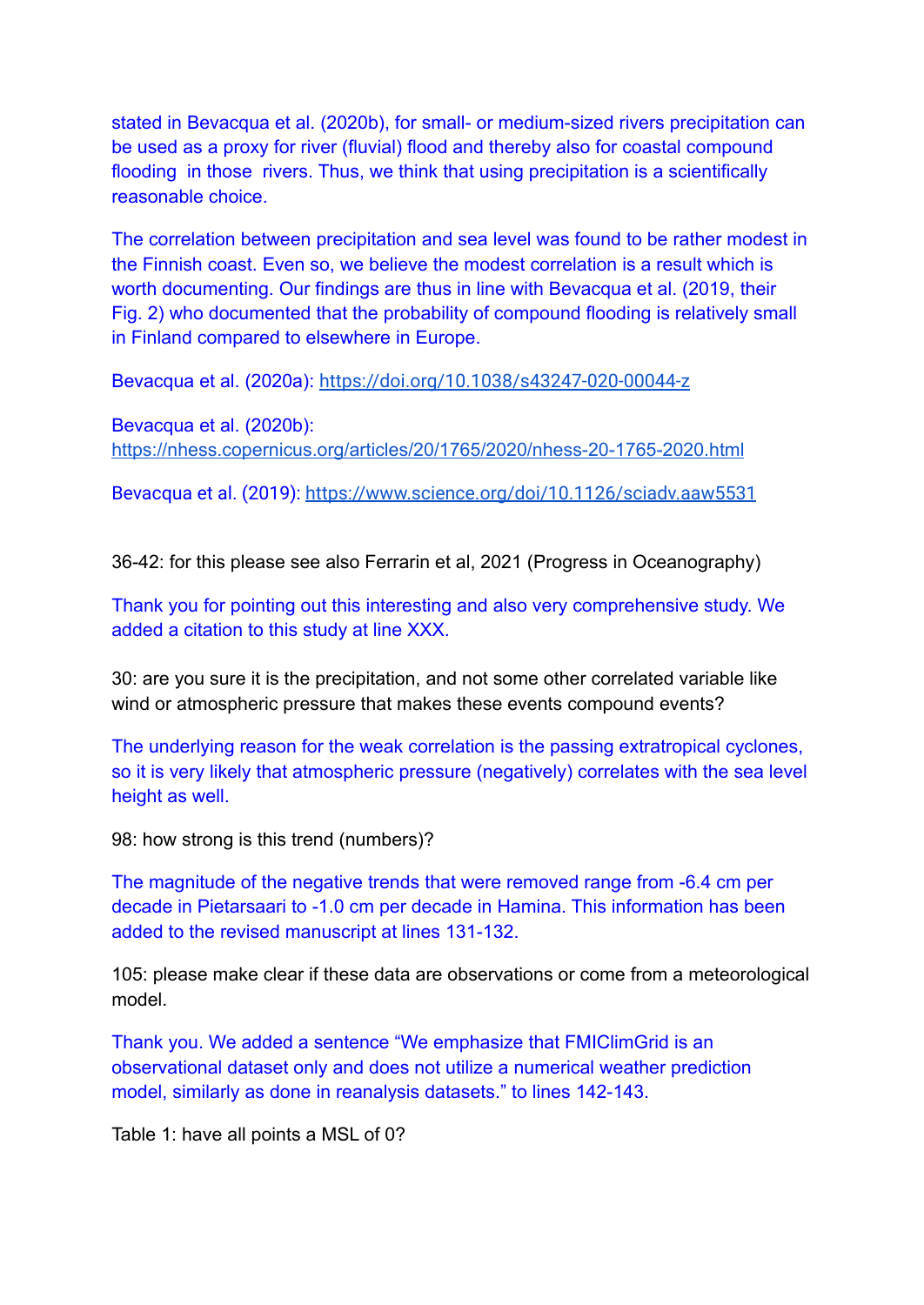MSL is not zero, MSL is given by annual mean sea level in N2000 reference height subtracted by the linear trend of the annual means.For some years and for some tide gauges MSL is close to zero but not exactly.

123: I guess there is also rain data in ERA5. Did you use it and compare it to the observation data? If not, why not? If yes, how did the two data sets compare?

Thank you for this comment. There is indeed total precipitation data available in ERA5, but we decided to not use it in our study. There are two main reasons for this choice:

- 1) We wanted to rely purely on observational data. This is one aspect of how our study differs from previous studies on compound flooding which have used global reanalysis datasets (for example Bevacqua et al. 2019). Thus, the use of observational datasets only can be considered as one novelty of our paper.
- 2) Furthermore, no direct observations of precipitation are assimilated to ERA5 over the pre-1979 period. Furthermore, Bell et al. (2021) state that the precipitation in ERA5 performs more poorly in Europe than in US, and given the coarser horizontal resolution in ERA5 (31 km) than in FMI ClimGrid (10 km), we do not specifically expect that ERA5 would perform better than FMI ClimGrid.

Bevacqua et al. (2019): <https://www.science.org/doi/10.1126/sciadv.aaw5531>

Bell et al. (2021): <https://rmets.onlinelibrary.wiley.com/doi/full/10.1002/qj.4174>

307-9: this is what I was fearing… that there is little correlation between rain and sea level. And for the whole article you are basically repeating it…

The correlation between precipitation and sea level is indeed rather modest, but in line with the previous studies. For example, Hendry et al. (2019) reported Kendall rank correlations between 0 and 0.3 for the precipitation and river discharge in the UK.

We added Kendall rank correlations to Figure 1 to emphasize more clearly the correlations between precipitation and sea level at the tide gauges.

375-6: Well, I was eager to see the prove of this statement, but I guess the authors do not convince me

We agree that this statement in question was perhaps a bit too exaggerated. We have rephrased the sentence to "Nevertheless, high sea level together with high precipitation might cause notable impacts even if the variables are not particularly extreme in isolation."

406-9: This is all hypothetical. Where can I verify this hypothesis?